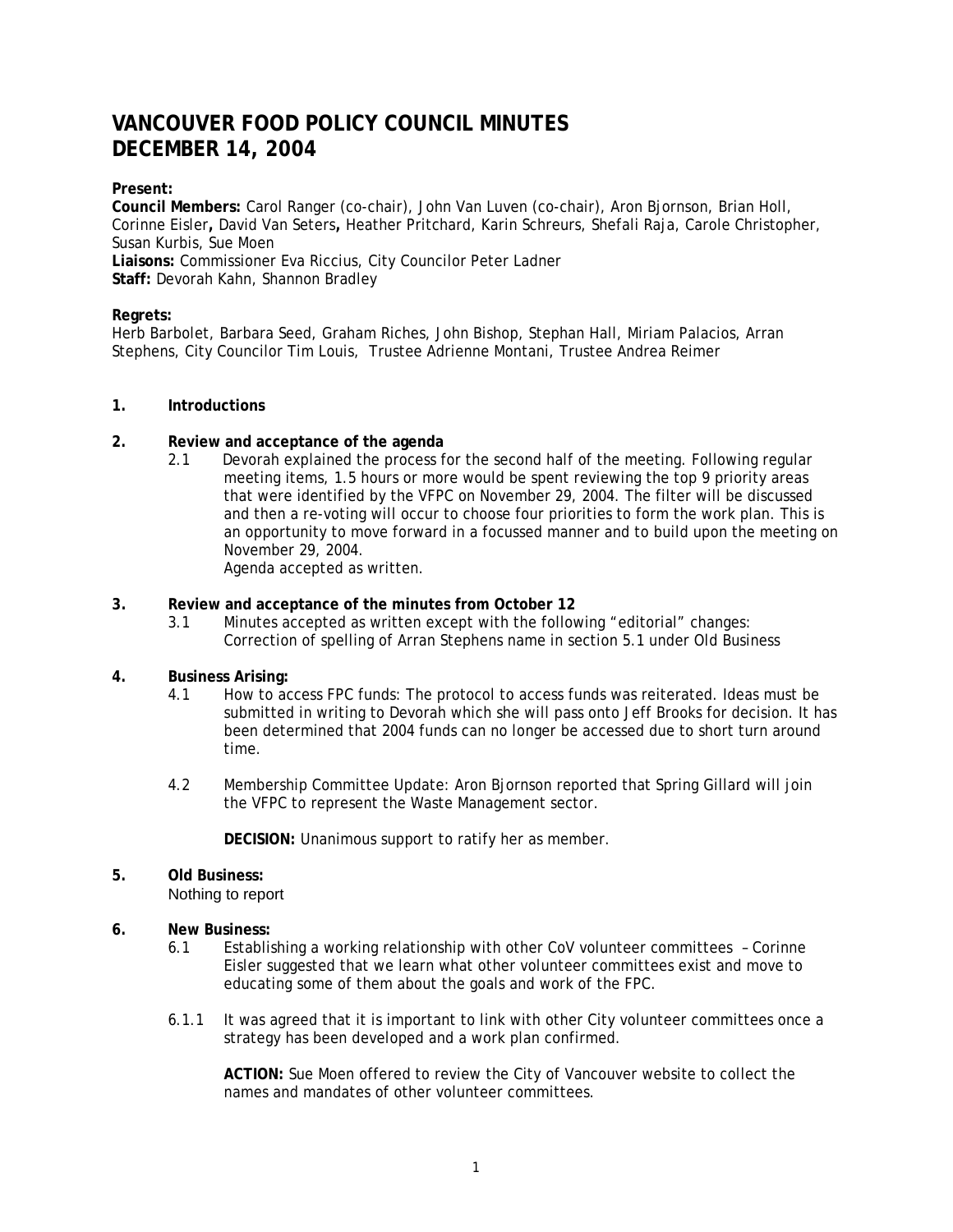6.2 Agenda Protocols – Carol Ranger

Carol reviewed the importance of having a process for creating an agenda, and then sticking to it. Discussion followed.

**DECISION**: Agreement was reached to adopt the following protocol:

Our agenda will be created on Monday, of the week prior to our mtg

Agenda protocol:

Regular route

- 1. Have agenda items to Devorah by the Friday, before the Monday. Devorah will send out a reminder notice a few days in advance.
- 2. Indicate what you would like to have happen with the item. Ie for information only, or for a full discussion with action.
- 3. If there is a motion to be put on the table, it should be submitted as an agenda item. It should be as developed as possible and include background information, (less than one page), that will be circulated with the agenda.

Last minute Route

4. There will be a call for additional agenda items at the beginning of each meeting. 15 minutes will be allocated at the end of the meeting to discuss all of these items.

If more time is required to deal with a late item, that is deemed urgent, this 15 minute time slot will be used to discuss how to best do that. Ie extend mtg. or call an extraordinary meeting.

The process we used with the ALR motion was reviewed. High-lighting the fact that the decision to take the motion to council was made without adequate understanding of both sides of the debate and with limited discussion.

It was noted that it is important for the VFPC to create a track record and to move forward in a clear, decisive manner. Adhering to agenda protocol will help provide the basis for due process.

Councillor Ladner spoke to the complexity of the discussion around this issue that occurred at council level.

While in fully supporting us taking the motion to council, he suggested that it may be helpful in the future, to bring possible motions or ideas under development to his attention for feedback prior to submitting them to City Council.

6.3 New agenda item: Distribution of Meeting Minutes

**DECISION:** Devorah will circulate meeting minutes immediately following VFPC meetings and again prior to the next meeting with the agenda. She will also review how to have minutes posted on city website.

**7. Work Plan – continued work from November 29th meeting**  *Moving into action:*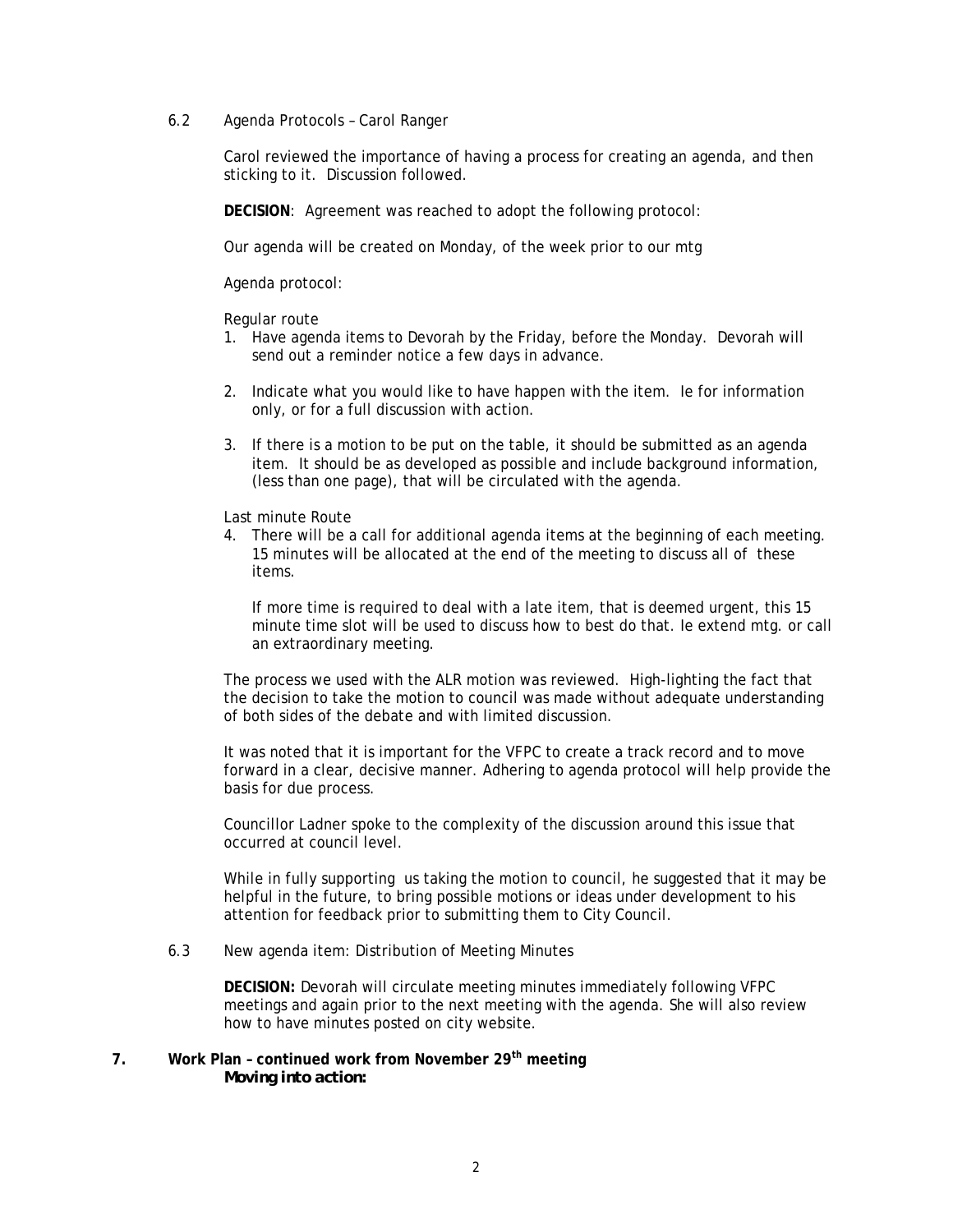There was discussion of the need to "backfill" steps taken on November 29. There had been feedback from a number of VFPC members that the end of the Nov. 29 meeting was rushed and confusing. In a post-session debriefing, the Facilitator recognized that there had been some miscommunication about top 4 items from each small group. As a result, she agreed that more processing of the gathered data was needed before subcommittees be formed. Apologies to those who had already met to discuss priorities and hopefully this work can be incorporated into the next steps.

The goal of this session was to rank the nine items that were identified as priorities on Nov. 29<sup>th</sup> and select four that VPFC members will work on for the next 2 years. Items that rank below the top four may be developed after any one or more of the top four are completed or determined not possible to continue with.

The filter was endorsed and a general discussion about the importance of all of the items ensued. Devorah reminded VFPC members that the examples written next to each item were there only as such, the prioritized item was general. Specifics of each prioritized item are to be developed by the sub-committee that will address it (the filter and top nine items are included as an appendix to the minutes).

#### **Determining Our Priorities:**

VFPC members were asked to select their three preferred items from the list of the nine. After 30 minutes of free-form discussion where VFPC members floated from one person or small group to another to discuss the merits of each item, voting occurred. The vote allocation result was as follows:

| Number of votes | Work Area                                                              |
|-----------------|------------------------------------------------------------------------|
| 6               | Develop an institutional purchasing policy                             |
|                 | Develop a food charter                                                 |
|                 | Develop a Buy Local Campaign                                           |
| 6               | Develop a coordinated effort to review the potential of<br>wasted food |
| 6               | Increase urban agriculture                                             |
| 2               | Support a Healthy School system                                        |
| 3               | Develop a baseline assessment of the regional food<br>system           |
| 2               | Create an infrastructure for local food processing                     |
| 6               | Increase access to grocery stores                                      |

Since five items ranked highest a second vote took place between the 4 items with 6 votes each. Each VFPC member was asked to vote for one of the four and the following outcome occurred:

| 4.5 | Develop an institutional purchasing policy              |
|-----|---------------------------------------------------------|
| 5.5 | Develop a coordinated effort to review the potential of |
|     | wasted food                                             |
|     | Increase urban agriculture                              |
|     | Increase access to grocery stores                       |

The above priorities were agreed upon and Increase Urban Agriculture was determined to be the next priority.

#### **Being on a Sub-Committee:**

Sub-committee parameters were discussed and the following items agreed upon:

- Regular reporting and education of the FPC on the priority and work at hand;